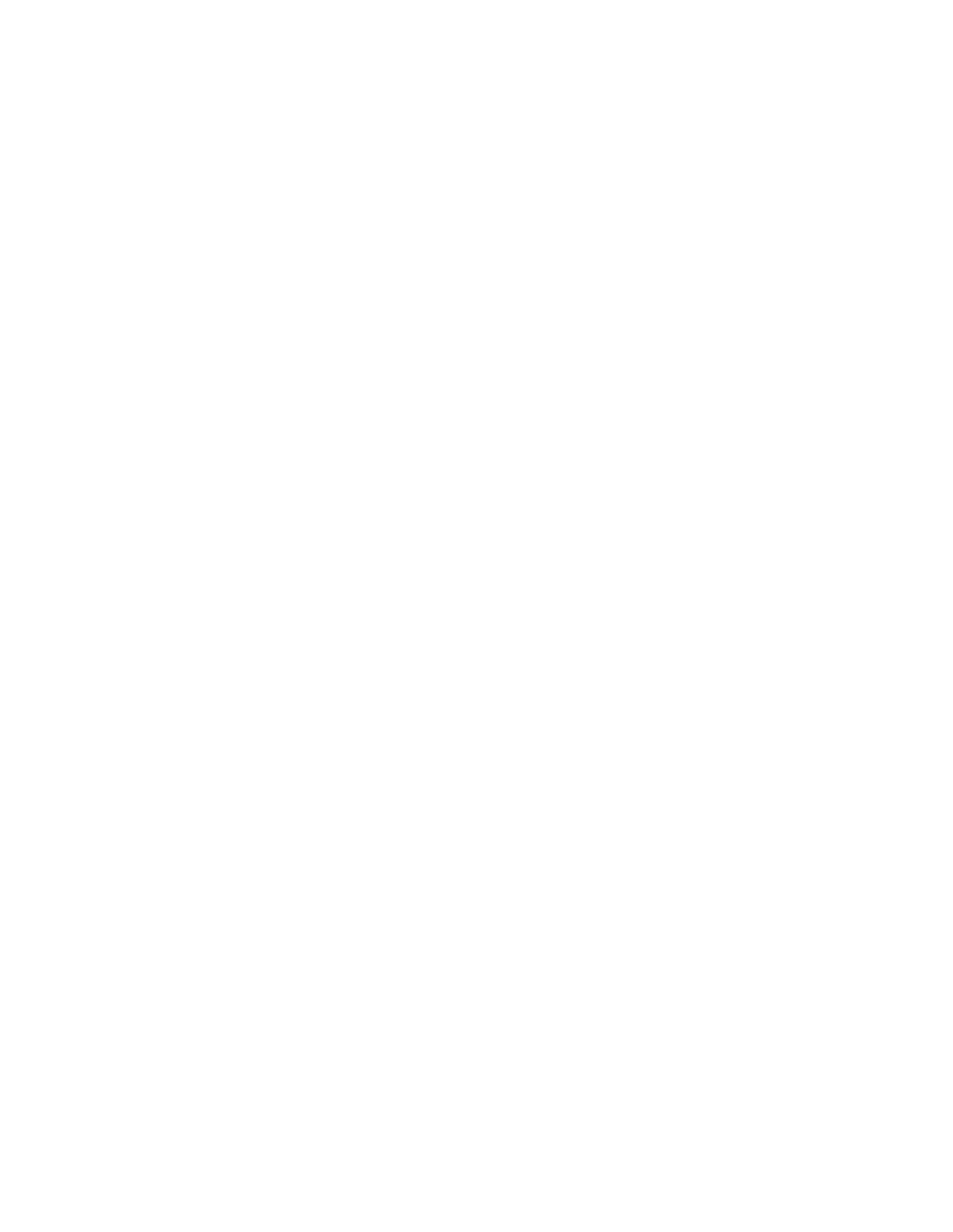#### IMFC Statement by Rishi Sunak Chancellor of the Exchequer, H.M. Treasury, United Kingdom On behalf of the United Kingdom

#### *Global economy and policy responses*

The global economic recovery continues, underpinned by progress on vaccination rollouts and by the impact of extraordinary policy support. However, the pandemic is still causing suffering in many parts of the world. The pace of recovery is uneven globally, by sector, geography and income group. Significant differences in the degree of expected medium-term economic scarring reflect differences in the pace of vaccine rollout and the level of policy support. Risks to the baseline outlook are tilted to the downside: a resurgence of the pandemic; the possibility of vaccine-resistant variants; demand-supply mismatches getting worse or persisting longer than expected; a possible disruptive tightening of global financial conditions which could impact emerging market stability; and structural challenges, including climate change, which predate the pandemic but are increasingly urgent.

To address these challenges effectively, it is crucial that we maintain cooperation, continue to monitor evolving risks, and take actions to mitigate negative spillovers from our policy actions. This includes promoting policy transparency and close monitoring of global supplydemand mismatches and other inflationary pressures, while supporting and maintaining the independence of our central banks.

Bringing the pandemic under control is a precondition for a sustained and inclusive recovery and working together to achieve this should remain our top priority. Equitable access to safe and affordable Covid-19 vaccines, therapeutics and diagnostics is a critical part of our global response. In this regard, I welcome the various commitments to share doses and urge countries to honour these commitments as soon as possible. We are on track to donate 30m doses this year, and in total we will share 100m vaccine doses with developing countries by June 2022, 80m of which will be donated through COVAX.

At an international level, we should ensure that no country is left behind as the global recovery continues. International Financial Institutions, particularly the IMF, have taken significant steps to provide financial support and policy space, notably through the new general allocation of SDRs. IFIs should continue to provide support to vulnerable countries facing particularly difficult trade-offs amid constrained policy space.

To mitigate the impact of the pandemic on household incomes and firms, policymakers have introduced unprecedented policy support. As we move through the phases of the recovery, in line with individual country circumstances, policy support should become increasingly targeted to where it is most needed, support the recovery and tackle longer-term structural challenges. Policymakersshould anchor measures within credible fiscal frameworks to set fiscal policy on a sustainable medium-term path.

As we look to shape the recovery, it will be crucial to continue to work together to address shared global challenges. This will involve reinforcing growth in expanding sectors and undertaking productivity-enhancing investments, including to support the digital economy. It will mean striving for a green, resilient and inclusive global recovery, which will create jobs in the industries of the future while addressing the urgent and linked challenges of inequality, public health, climate change, and biodiversity loss. It will be important to continue to enhance financial resilience, including through addressing vulnerabilities in non-bank financial intermediation while preserving its benefits. We also remain committed to an open and fair international trading system that underpins our collective resilience and supports the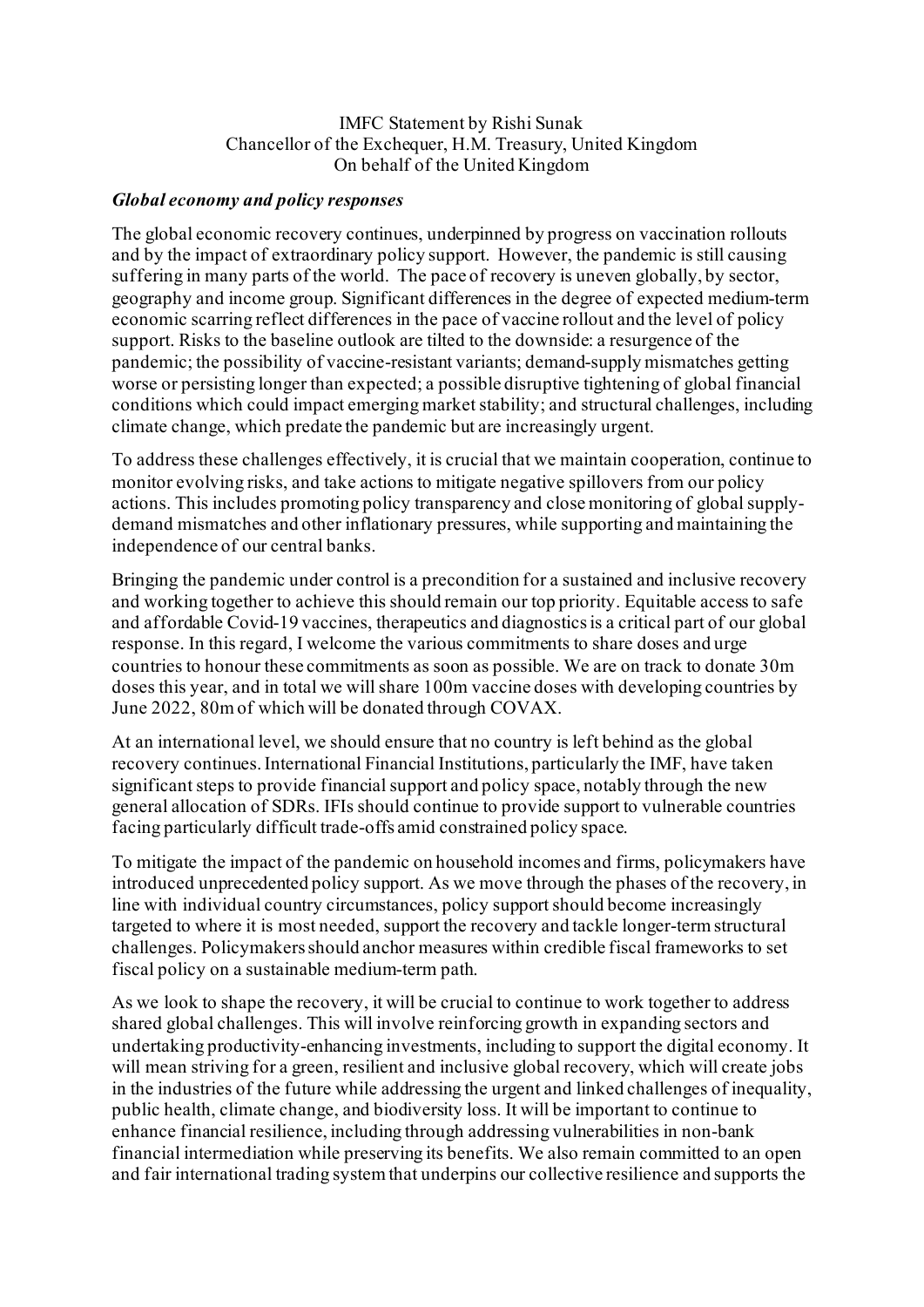global economic recovery. We support joint action to strengthen this system, including collective work to improve trade in services and reform the WTO at the upcoming 12th Ministerial Conference in November.

### *UK response*

As we emerge from the pandemic and learn to live with COVID-19, we remain focused on creating new, better jobs, and helping people gain the skills they need to succeed. The success of the UK vaccination programme, with more than 82% of the UK adult population now fully vaccinated, has allowed us to lift almost all restrictions, with the Government's roadmap out of lockdown enabling a successful reopening of the economy and helping support a recovery in the jobs market.

As we head towards the end of the year and colder weather, the Government will sustain the progress made through the UK summer, while ensuring the National Health Service does not come under unsustainable pressure. The recently announced Autumn and Winter Plan includes a contingency plan for England should health data suggest further measures to manage the virus through the winter months are advisable. This would help to control the spread of the virus without unduly damaging the economy and society. The Government remains committed though to taking whatever action is necessary as a last resort to protect public health. Decisions around public health in Scotland, Wales, and Northern Ireland are fully devolved.

Now that the economy has reopened, we are winding down our temporary pandemic support, one of the largest and most comprehensive fiscal packages globally, while continuing to help businesses invest in the recovery and support people into new jobs. In the second quarter of 2021, Gross Domestic Product (GDP) grew by 5.5%, the fastest growth rate in the G7. The headline unemployment rate of 4.6% has now fallen for seven consecutive months, and real wages are up 3.4% since the pandemic's start. Against this backdrop, on 30 September, two major support schemes for individuals and businesses across the UK, the Coronavirus Job Retention Scheme (CJRS) and the Self-Employment Income Support Scheme (SEISS), ended. Since inception these schemes have supported 11.7 million jobs and nearly 3 million self-employed individuals respectively. One month ahead of closing, however, the number of employments supported by CJRS had fallen to 1.3 million at a time when online job vacancies were 35% higher than February 2020 levels.

The Government is focused on maximising employment across the UK, delivering the skills that businesses and the economy needs, and helping people through upskilling and in-work progression. The Government's Plan for Jobs offers a range of support for those who want to get into work, including the Kickstart and Restart schemes, and funding for apprenticeships, and traineeships. As part of a £500 million expansion of the Plan for Jobs, the Government is extending many of these schemes as well as introducing new measures to support those in and out of work as our economic recovery continues. This includes support for those coming off the furlough scheme. Further details will be set out in the forthcoming Spending Review.

## *IMF Role*

As recovery pathways evolve, the IMF must continue to play an effective role across its core functions of surveillance, lending and capacity development. To deliver effectively on its mandate, IMF advice and support must address not only immediate term economic threats like Covid-19 but also long-term risks to macroeconomic and financial stability such as climate change. On climate change in particular, the COP26 summit in Glasgow next month is a key milestone; collectively we must be as ambitious as possible, recognising the risks that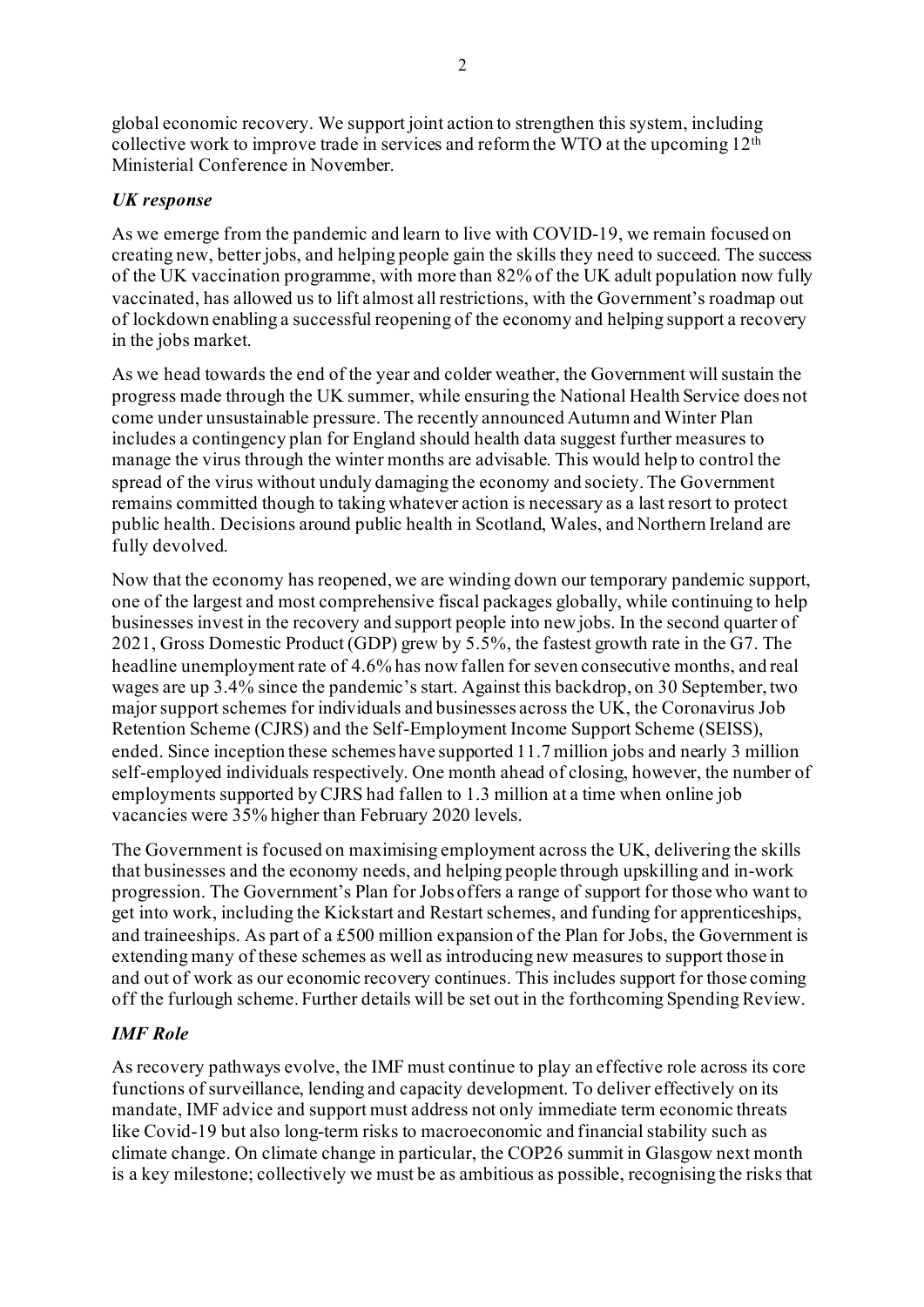3

all countries face, but especially developing countries and small island states. I welcome the work since Springs 2021 to bolster IMF support for low-income and vulnerable middleincome countries. The IMF is uniquely placed to provide tailored, targeted and impactful advice at bilateral and multilateral levels. Done well, this can help tackle divergence in recoveries and encourage countries towards resilient, sustainable, and inclusive economies over the medium term. I support the MD's Global Policy Agenda and encourage the IMF to continue to focus on the following areas as priorities:

- **Special Drawing Rights:** I welcome the new general SDR allocation, and I am pleased to see it is already playing an important role in several countries. I also welcome the measures to enhance transparency and accountability in the reporting and use of SDRs. Alongside this, to maximise the positive impact of the allocation for those most in need, I strongly support the Fund's work to encourage the voluntary channelling of SDRs from members with stronger positions. The three options that are being considered – scaling up the PRGT; establishing a new Resilience and Sustainability Trust; and exploring options for channelling SDRs through MDBs channelling – all merit careful and comprehensive consideration from the IMF, its membership, and partner international organizations. I welcome the members that have signed new Voluntary Trading Arrangements and call for additional IMF members to establish new arrangements to facilitate SDR exchanges and ensure adequate burden-sharing.
- **Poverty Reduction and Growth Trust:** As countries look to recover from COVID-19 and address a range of future challenges, when other external financing is scarce and policy space constrained, low-income countries face unprecedented financing needs. There is strong consensus across IMF members that the PRGT is an established and effective vehicle for the IMF to support its low-income members. Scaling up the PRGT to help address those members' financing needs is an important near-term priority, and donor countries should collectively step up with loan and subsidy financing commitments to ensure that the PRGT is well-resourced. The UK has already committed SDR 4bn since 2016, including an additional SDR 2bn since April 2020; we hope our support will be supplemented by an increasingly diverse base of donors.
- **Resilience and Sustainability Trust:** Low-income countries face unprecedented financing needs to secure resilient and sustainable long-term economic recoveries. This is also a challenge faced by vulnerable middle-income countries. I endorse the IMF's proposal to establish a new IMF-administered Resilience and Sustainability Trust (RST) to provide financial support for low-income and vulnerable middleincome countries to help them in addressing long-term structural challenges such as climate change and pandemic preparedness. In particular, the RST should focus on supporting these countries in their efforts to mitigate, adapt and build resilience to climate change, as they move to implement ambitious UNFCCC Nationally Determined Contributions (NDCs). The Fund should aim to operationalise the RST by the end of 2022 at the latest, and I strongly urge the IMF to work closely and in partnership with the World Bank and other MDBs in further developing the design of the trust and policy conditionality, to ensure complementarity between IFI instruments and add maximum value.
- **Surveillance:** It is crucial the Fund continues to provide timely and robust surveillance of domestic and international economic developments, including spillovers and risks, encourages policy transparency and monitors global supply and inflation trends. There is also a need to address medium-term structural issues by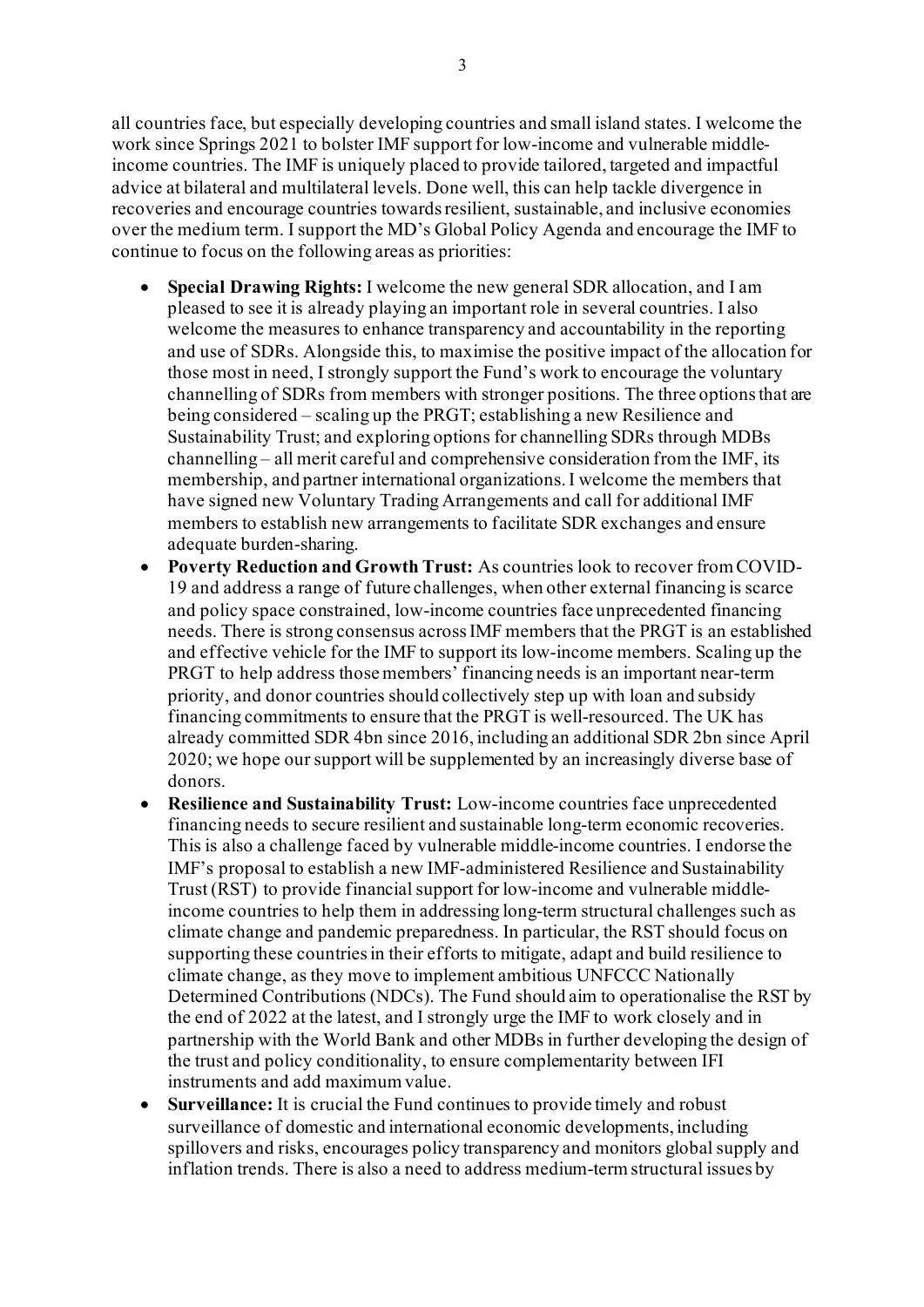providing credible advice for fiscal sustainability, tailored to country circumstances, while mitigating scarring, enabling structural re-allocation, and reorienting economies to meet long-term macro-critical challenges and foster sustainably growing futures as they emerge from the pandemic. I strongly welcome the significant progress on the more systematic integration of climate into Article IV surveillance reports and Financial Sector Assessment Programs (FSAPs), and I encourage countries to engage constructively with the Fund, leveraging the IMF's role as a trusted adviser and its growing expertise to support their own domestic policy development. I welcome ongoing focused and targeted macroeconomic and financial surveillance by the Fund.

- **Climate:** The macroeconomic and financial implications of climate change are profound – the pandemic looms large as the most pressing immediate challenge, but climate change is urgent, real and systemic. The most obvious and immediate threats are to some of the most vulnerable IMF members – but climate change is macrocritical for all economies, and the window for action is narrowing. Consistent with its mandate of fostering macroeconomic stability, the IMF has a key role to play in helping all countries address the macro-critical economic and financial implications of climate change and implement timely and effective macroeconomic policies to support the transition to a low carbon economy. I am also very encouraged by the Fund's proposal for an international carbon price floor (ICPF) and support further work in this area. I welcome work to further mainstream climate indicators into macroeconomic data, including through the launch of a Climate Change Indicators Dashboard. I welcome the Fund's continued innovation in the climate space, maximising the expert contribution it can make alongside other IFIs.
- **Debt:** The pandemic has exacerbated debt vulnerabilities across the globe and, as the Debt Service Suspension Initiative (DSSI) draws to a close at the end of this year, it is critical that the international community prioritises initiatives that support debt sustainability. I therefore strongly welcome the Fund's continued work on sovereign debt issues, including the monitoring of debtor country debt levels through their debt sustainability analyses, which are critical in managing long term debt issues and help to set the parameters for necessary debt treatments. I also welcome the Fund's collaboration with the World Bank to support the swift and full implementation of the Common Framework for debt treatments beyond the DSSI by all creditors, its work to explore enhancements to how private creditors lend and participate in debt treatments, and its ongoing efforts to improve debtor and creditor transparency. I call on the IMF, working in tandem with the World Bank, to focus further on supporting debtor countries through the Common Framework and debt restructuring processes.
- **Catastrophe Containment and Relief Trust (CCRT):** The CCRT has provided debt relief to the most vulnerable countries with upcoming obligations to the IMF since last April, supported by financing from a number of countries, including the UK. I appreciate the IMF's decision to disburse half of the fourth 6-month tranche until end-January. While the IMF will review demand and resourcing need at that point to determine feasibility of the second half of the fourth tranche, I urge more donors to commit funds to increase the likelihood we can meet any CCRT demand as it arises, including for unpredictable shocks.
- **Capacity development:** The UK has been strongly supportive of the Fund's capacity development activities, providing over £30m over the last five years, and we will continue to build on this partnership. I encourage the Fund to continue adapting its technical assistance offer.